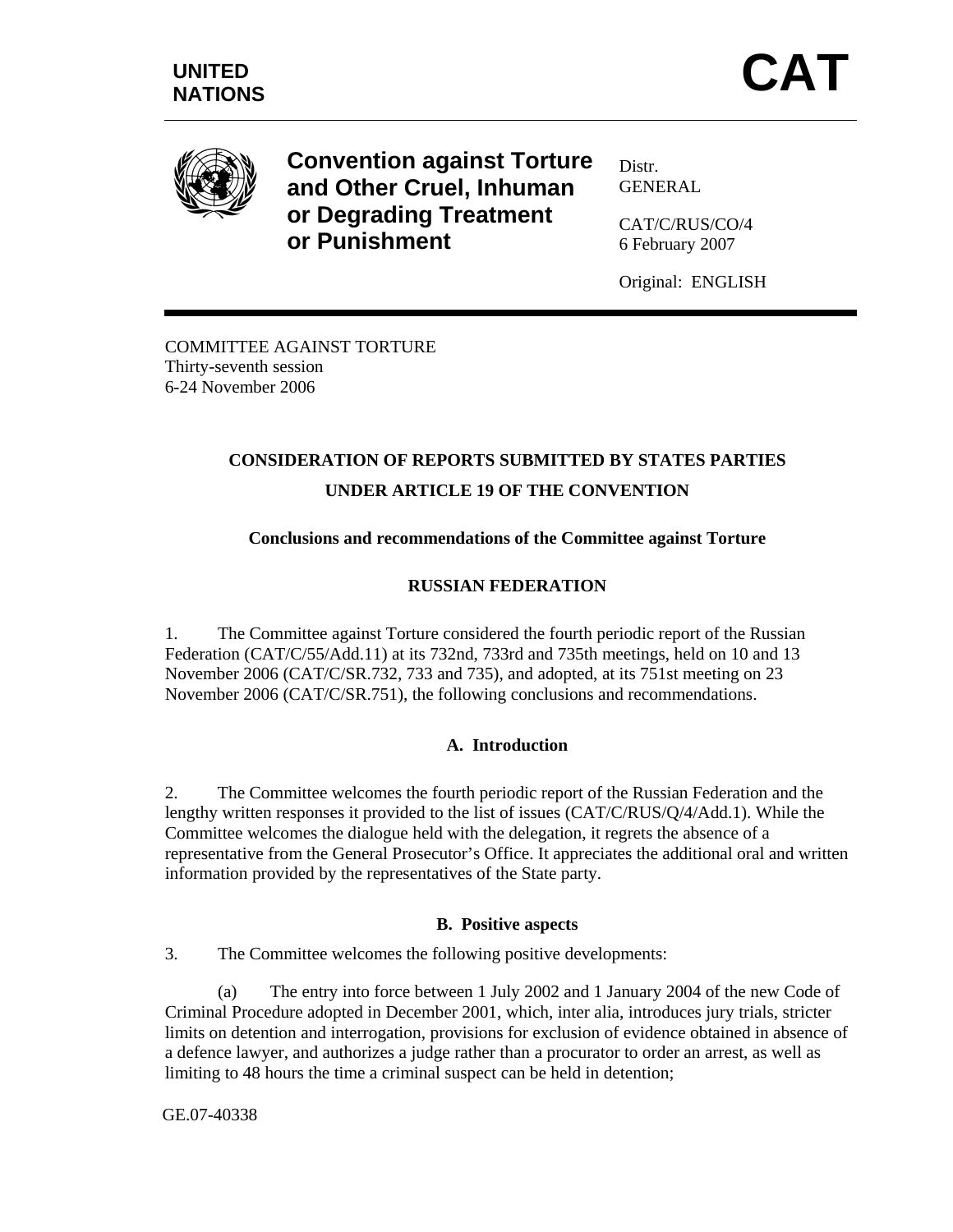(b) Entry into force on 1 July 2002 of the new Code of Administrative Offences, under which decisions and acts or omissions that degrade human dignity which occur while applying measures of administrative coercion are inadmissible;

(c) The adoption on 25 August 2003 of Decision No. 523, approving a new federal programme that provides for staffing in parts of the armed forces by contract, thus reducing the number of conscripts;

(d) The adoption in August 2004 of the federal law on the state of protection of victims, witnesses and other participants in criminal proceedings, which provides for a system of government protection for crime victims, witnesses and other people involved in criminal proceedings and their relatives;

(e) The ratification in 2004 of the Optional Protocol to the Convention on the Elimination of All Forms of Discrimination against Women.

4. The Committee further welcomes the numerous administrative and other measures taken, including in consultation with the Council of Europe, to upgrade the conditions of detention and the State party's commitment to continuing these efforts, and notes in particular:

(a) The Order No. 205 of 2 August 2005 of the Ministry of Justice establishing minimum food rations for suspects, accused and convicted persons;

(b) The substantial measures taken by the State party to reduce overcrowding in places of detention and the adoption in September 2006 of the Strategic framework for the development of the penitentiary system.

### **C. Subjects of concern and recommendations**

5. The Committee's concerns and recommendations are presented below in paragraphs 7 to 23 and address matters throughout the territory of the State party; paragraph 24 specifically addresses the situation in the Chechen Republic, as in the Committee's previous recommendations.

6. The Committee is concerned about the areas set out below.

### **Definition**

7. While noting the State party's assertion that all acts that may be described as "torture" within the meaning of article 1 of the Convention are punishable in the Russian Federation, the definition of the term "torture" as contained in the annotation to article 117 of the Criminal Code does not fully reflect all elements of the definition in article 1 of the Convention which includes the involvement of a public official or other person acting in an official capacity in inflicting, instigating, consenting to or acquiescing to torture. The definition, moreover, does not address acts aimed at coercing a third person as torture.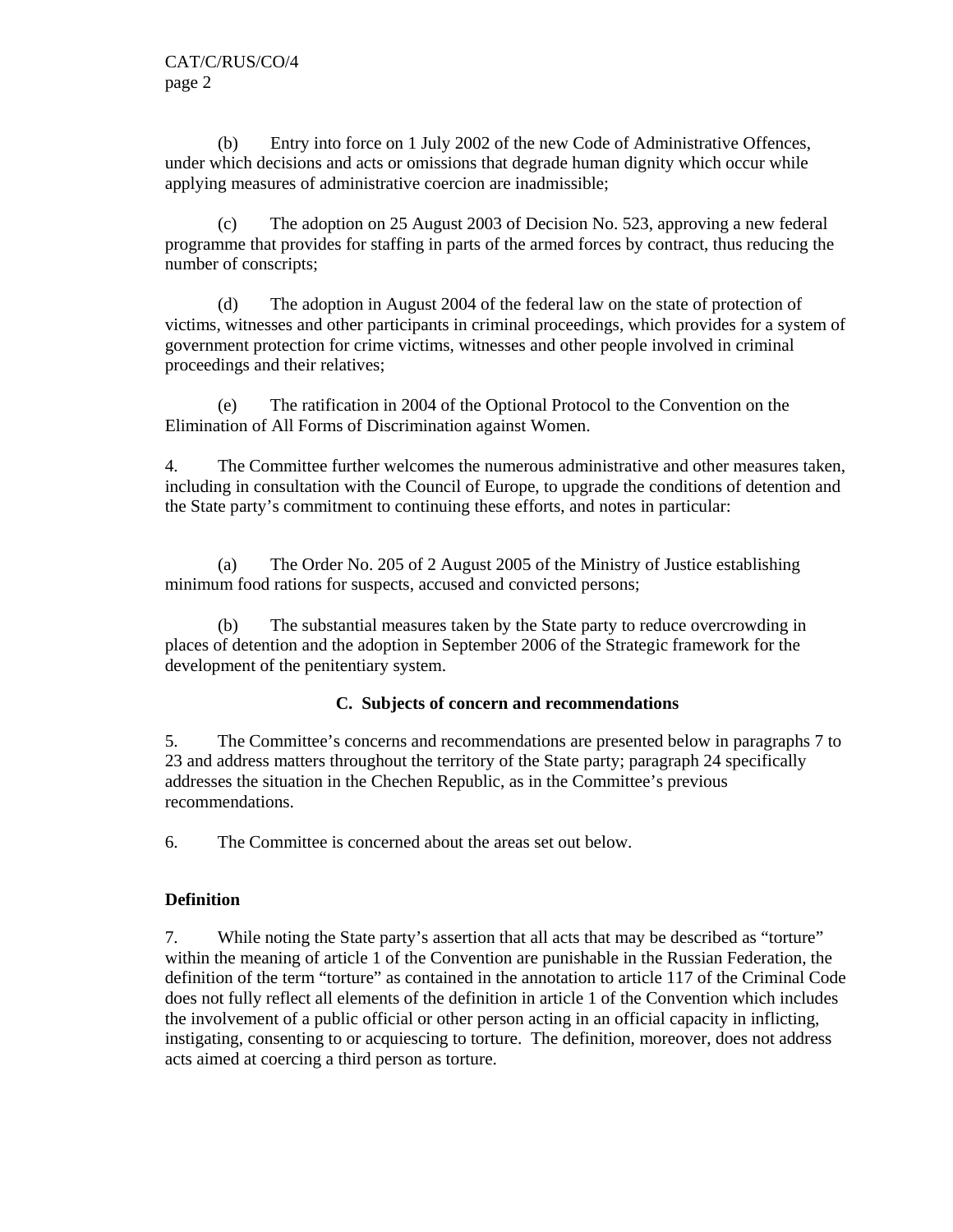**The State party should take measures to bring its definition of torture into full conformity with article 1 of the Convention, in particular to ensure that police, army, as well as prosecutorial officials, can be prosecuted under article 302 as well as under article 117 of the Criminal Code.** 

#### **Safeguards for detainees**

8. Laws and practices that obstruct access to lawyers and relatives of suspects and accused persons, thus providing insufficient safeguards for detainees, include:

(a) Internal regulations of temporary facilities i.e. IVS (temporary police detention) and SIZOs (pre-trial establishments), failures of the courts to order investigations into allegations that evidence has been obtained through torture, as well as reported reprisals against defence lawyers alleging that their client has been tortured or otherwise ill-treated, and which appear to facilitate torture and ill-treatment;

(b) The possibility of restricting access to relatives of suspects in the interest of the secrecy of the investigations provided for in article 96 of the Code of Criminal Procedure;

(c) The Law on Operative-Search Activity, as well as the federal Law No. 18-FZ of 22 April 2004, amending article 99 of the Code of Criminal Procedure, according to which suspects of "terrorism" may be detained for up to 30 days without being charged;

(d) The reported practice of detention of criminal suspects on administrative charges, under which detainees are deprived of procedural guarantees.

**The State party should ensure the implementation in practice of the right to access a lawyer and other guarantees of protection from torture starting from the moment of actual deprivation of liberty at the request of the detainee and not solely at the request of a public official.** 

**The State party should ensure that criminal suspects are afforded their rights and procedural guarantees so that they are not arbitrarily detained on administrative charges.** 

#### **Widespread use of torture**

9. The Committee is concerned at:

(a) The particularly numerous, ongoing and consistent allegations of acts of torture and other cruel, inhuman or degrading treatment or punishment committed by law enforcement personnel, including in police custody;

(b) The law enforcement promotion system based on the number of crimes solved, which appears to create conditions that promote the use of torture and ill-treatment with a view to obtaining confessions;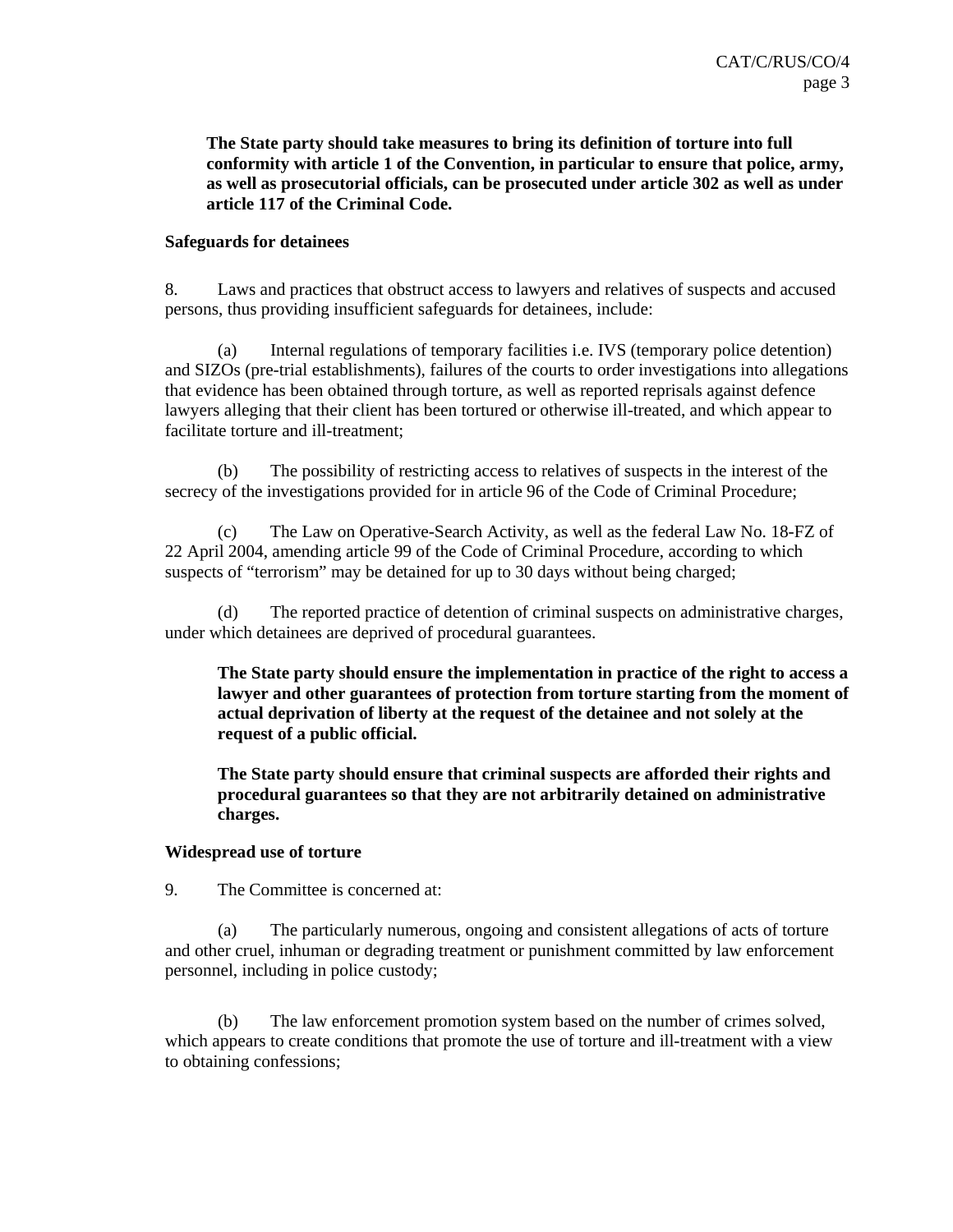(c) The information of the State party that representatives of international organizations other than the European Committee for the Prevention of Torture can talk to prisoners only when accompanied by representatives of the administration.

**The State party should ensure prompt, impartial and effective investigations into all allegations of torture and ill-treatment and the prosecution and punishment of those found responsible, as well as the protection of complainants and witnesses of torture.** 

**The State party should consider setting up a national system to review all places of detention and cases of alleged abuses of persons while in custody***,* **ensuring regular, independent, unannounced and unrestricted visits to all places of detention. To that end, the State party should establish transparent administrative guidelines and criteria for access, and facilitate visits by independent monitors, such as independent non-governmental organizations.** 

**The State party should finalize and adopt the draft federal Law No. 11807-3, which was adopted by the State Duma on first reading in September 2003 and is now in preparation for a second reading.** 

**The State party should take appropriate measures to eliminate any adverse effect that the current law-enforcement promotion system may have on the prevalent use of torture and ill-treatment.** 

10. The Committee is further concerned at:

 $\overline{a}$ 

(a) Continuing reports of hazing1 in the military (*dedovshchina*) as well as of torture and other cruel, inhuman or degrading treatment or punishment in the armed forces, conducted by or with the consent, acquiescence or approval of officers or other personnel, notwithstanding the State party's reported intention to develop an action plan to prevent hazing in the armed forces;

(b) Documented reports that victims who lodge complaints are subjected to further reprisals and abuse and that there is no system of protection for witnesses of such acts;

(c) Hundreds of reports that investigations are inadequate or absent, and that despite thousands of officers charged with such offences, that there is widespread impunity.

**The State party should apply a zero-tolerance approach to the continuing problem of**  *dedovshchina* **in the armed forces, take immediate measures of prevention and ensure prompt, impartial and effective investigation and prosecution of such abuses.** 

<sup>&</sup>lt;sup>1</sup> The *Concise Oxford English Dictionary* (Eleventh edition) defines the verb "to haze" as follows: [ N.Amer.] " torment or harass (a new student or recruit) by subjection to strenuous, humiliating, or dangerous tasks".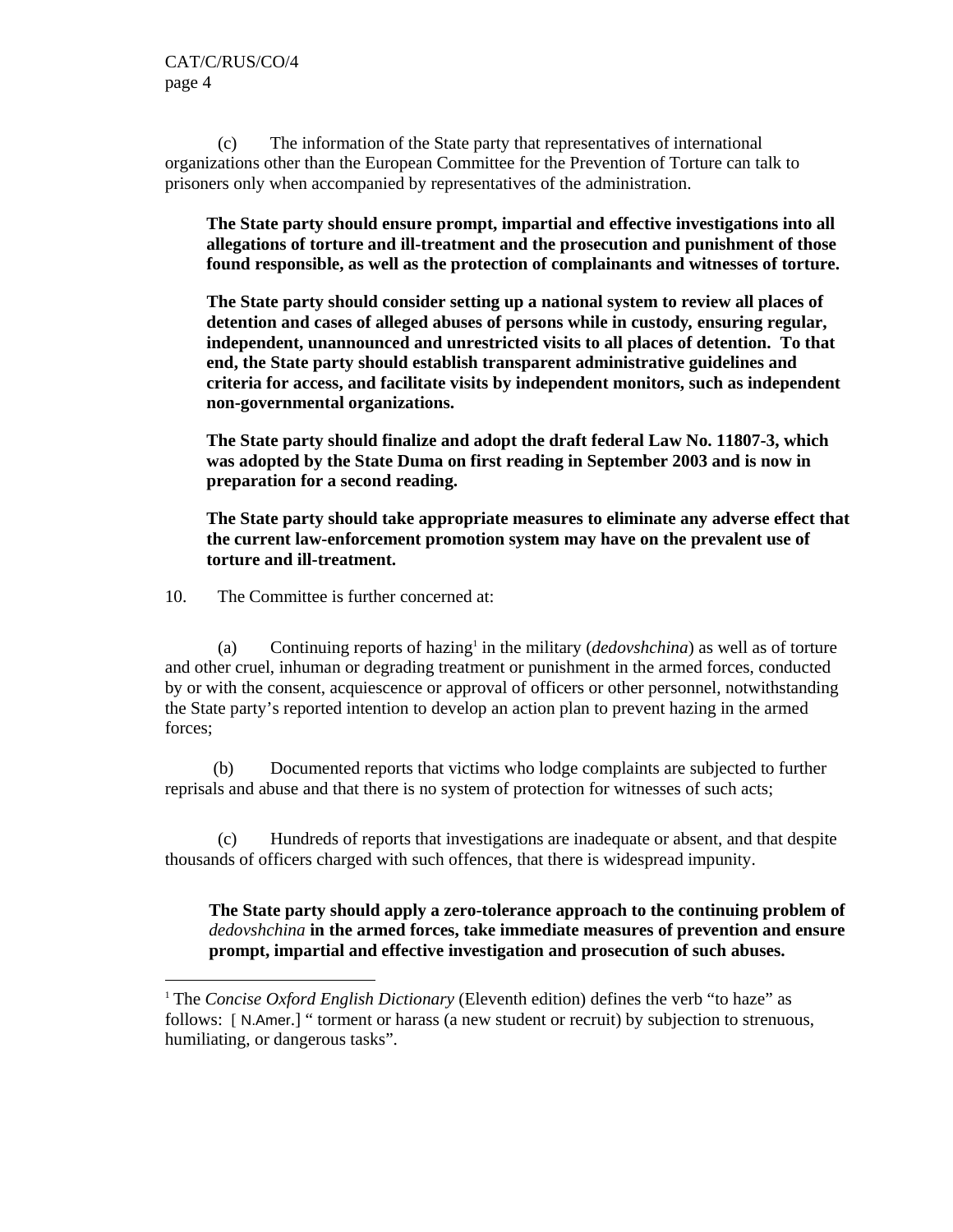**The State party should ensure the protection of victims and witnesses of violence in the armed forces and establish a rehabilitation programme, including appropriate medical and psychological assistance, for victims.** 

### **Violence against women and children, including trafficking**

11. The Committee is concerned at

(a) The lack of formal complaints, according to the State party, despite reliable allegations of violence against women in custody;

(b) Reports of prevalent domestic violence and the lack of sufficient shelters for victims;

(c) Continued reports of trafficking in women and children for sexual exploitation.

**The State party should ensure the protection of women in places of detention, and the establishment of clear procedures for complaints as well as mechanisms for monitoring and oversight.** 

**The State party should ensure protection of women by adopting specific legislative and other measures to address domestic violence, providing for protection of victims, access to medical, social and legal services and temporary accommodation and for perpetrators to be held accountable.** 

**The State party should strengthen measures to prevent and combat the sexual exploitation and abuse of children.** 

**The State party should continue its efforts to ensure effective implementation of anti-trafficking legislation. The State party should adopt the proposed legislative amendments as well as the draft act "On Counteracting the Trafficking of People" to ensure more effective protection of victims and the prosecution of traffickers.** 

#### **Investigations and impunity**

12. The insufficient level of independence of the Procuracy, in particular due to the problems posed by the dual responsibility of the Procuracy for prosecution and oversight of the proper conduct of investigations, and the failure to initiate and conduct prompt, impartial and effective investigations into allegations of torture or ill-treatment.

**As a matter of priority, the State party should pursue efforts to reform the Procuracy, in particular by amending the current federal Law on the Prosecutor's Office to ensure its independence and impartiality as well as to separate the function of criminal prosecution from the function of supervision of preliminary investigations into allegations of torture. The State party should establish effective and independent oversight mechanisms to ensure prompt, impartial and effective**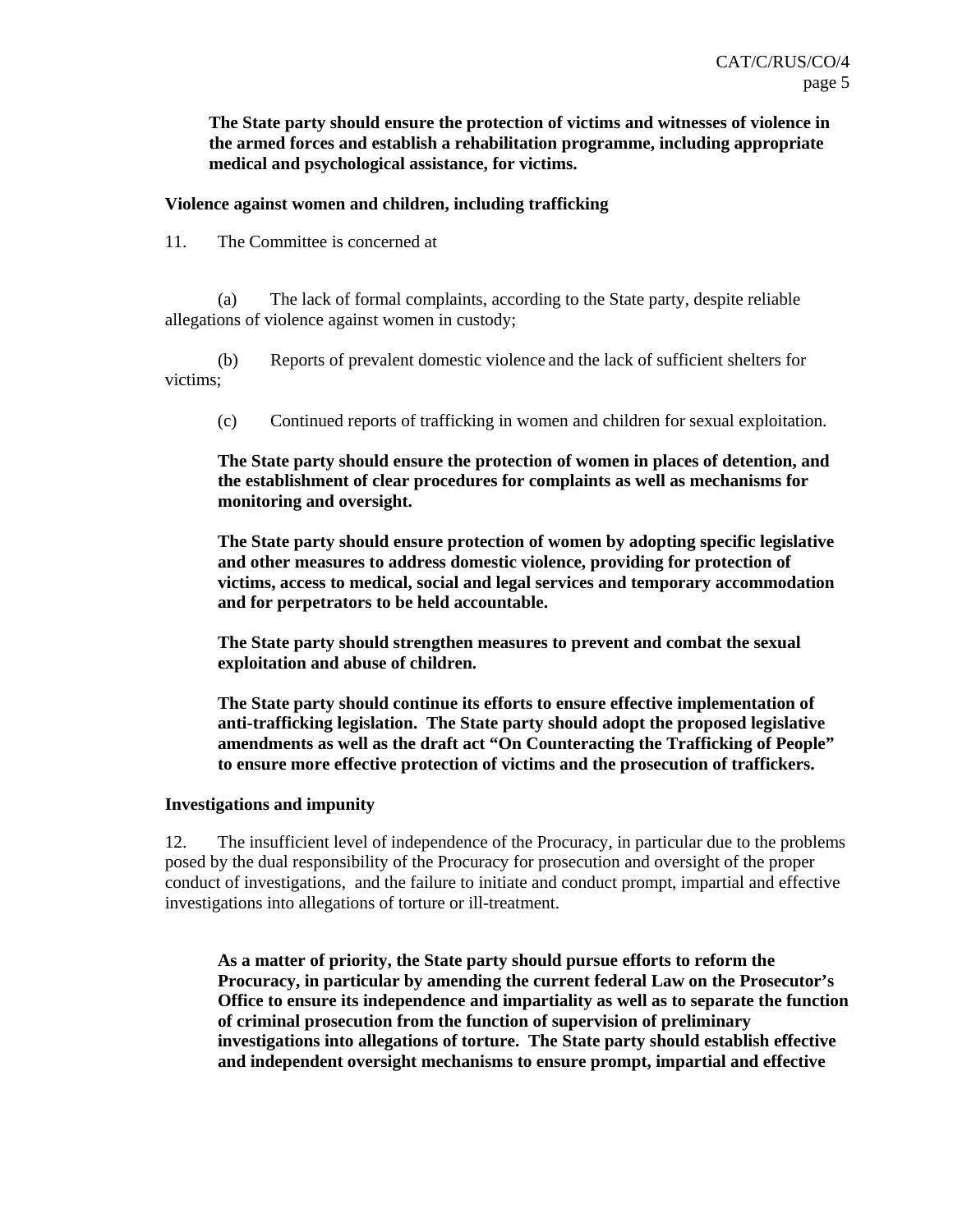## **investigations into all reported allegations, and legal prosecution or punishment of those found guilty.**

## **Independence of the judiciary**

13. The Committee is concerned about:

(a) The system of tenure of judges and its impact on the independence of the judiciary;

(b) The system of election of jurors, which does not automatically exclude from jury duty heads of legislative or executive bodies, army servicemen, judges, prosecutors and officers of law enforcement bodies.

**The State party should reform the system of selection of jurors to ensure that the participation of such persons in juries is banned and to exclude any possibility for arbitrary selection, which could undermine their neutrality and impartiality. The State party should continue its efforts to strengthen the independence of the judiciary, in particular in relation to the security of tenure of judges.** 

### **Juvenile justice system**

14. While noting several legislative initiatives in progress, the Committee is concerned that the State party has not established a juvenile justice system.

 **The State party should pursue the reforms of the juvenile justice system and adopt the draft federal law "On the foundations of a juvenile system", which, inter alia, provides for the creation of juvenile courts.** 

### **Asylum, non-refoulement and extradition**

15. Matters related to article 3 of the Convention, including:

(a) Reports of more than 300 people returned this year to other neighbouring countries, according to the Ministry of Internal Affairs, and the lack of safeguards to ensure respect for the obligation of non-refoulement under article 3 of the Convention;

(b) The widespread and broad use of administrative expulsion according to article c18.8 of the Code of Administrative Offences for minor violations of immigration rules.

# **The State party should ensure that no person is expelled, returned or extradited to a country where there are substantial grounds for believing that he/she would be in danger of being subjected to torture.**

 **The State party should further clarify the violations of immigration rules which may result in administrative expulsion and establish clear procedures to ensure they are implemented fairly. The State party should ensure compliance with the**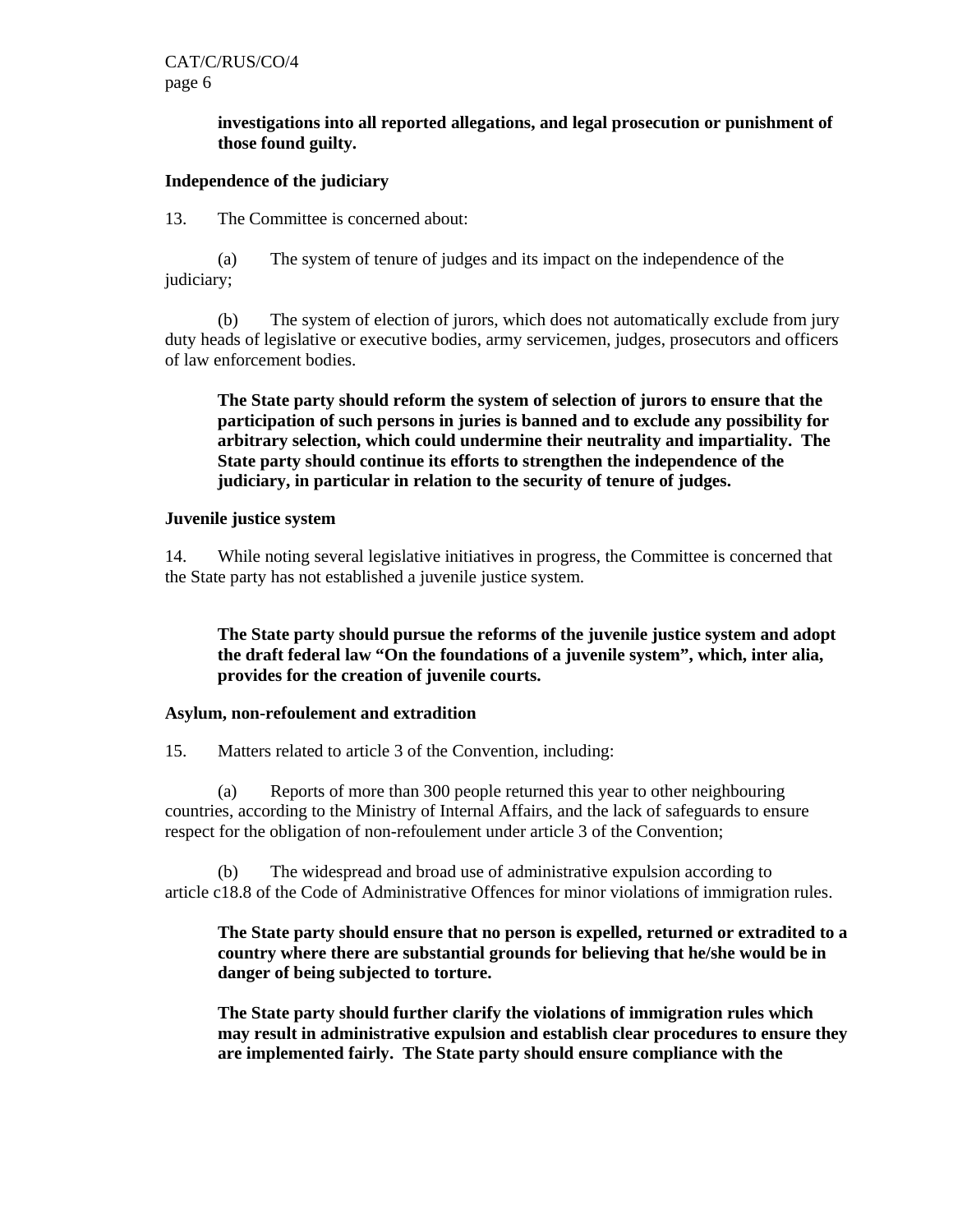**requirements of article 3 of the Convention for an independent, impartial and effective administrative or judicial review of the decision to expel.** 

# **The State party should issue identity documents to all asylum seekers at the outset of the asylum process, including at Sheremetyevo 2 airport.**

16. The reported use of written assurances in the "refoulement" context, in circumstances where its minimum standards for such assurances, including effective post-return monitoring arrangements and appropriate due process guarantees followed, are not wholly clear and thus cannot be assessed for compatibility with article 3 of the Convention.

**The State party should provide the Committee with detailed statistical information on the number of assurances sought for the period since 2002, the persons concerned and the outcome of each case, as well as on minimum contents for any assurances. The State party should moreover establish and implement clear procedures for obtaining such assurances, adequate judicial mechanisms for review, as well as effective post-return monitoring mechanisms.** 

### **Detention and places of deprivation of liberty**

17. While noting the significant efforts undertaken by the State party (see para. 4), the Committee remains concerned at:

(a) Conditions in detention facilities and the continuing problem of overcrowded penal institutions and juvenile institutions;

(b) The failure of the new Criminal Procedure Code (2001) to impose mandatory limits on pre-trial detention during judicial proceedings;

(c)The situation of inadequate health care provided to persons in pre-trial detention centres and prison colonies.

 **The Committee encourages the State party to implement the Strategic framework for the development of the penitentiary system, which was adopted in September 2006, and to continue its efforts to address the problem of overcrowding in penal institutions and to improve conditions in prisons, including juvenile detention centres and pre-trial detention facilities, to ensure their conformity with the requirements of the Convention.** 

 **The State party should establish mandatory limits on pre-trial detention during judicial proceedings.** 

 **The State party should consider the establishment of a health service independent from the Ministries of Internal Affairs and Justice to conduct examinations of detainees upon arrest and release, routinely and at their request, alone or together with an appropriate independent body with forensic expertise, so that serious medical cases, particularly deaths in custody, are examined by impartial experts and results are made available to relatives of the deceased.**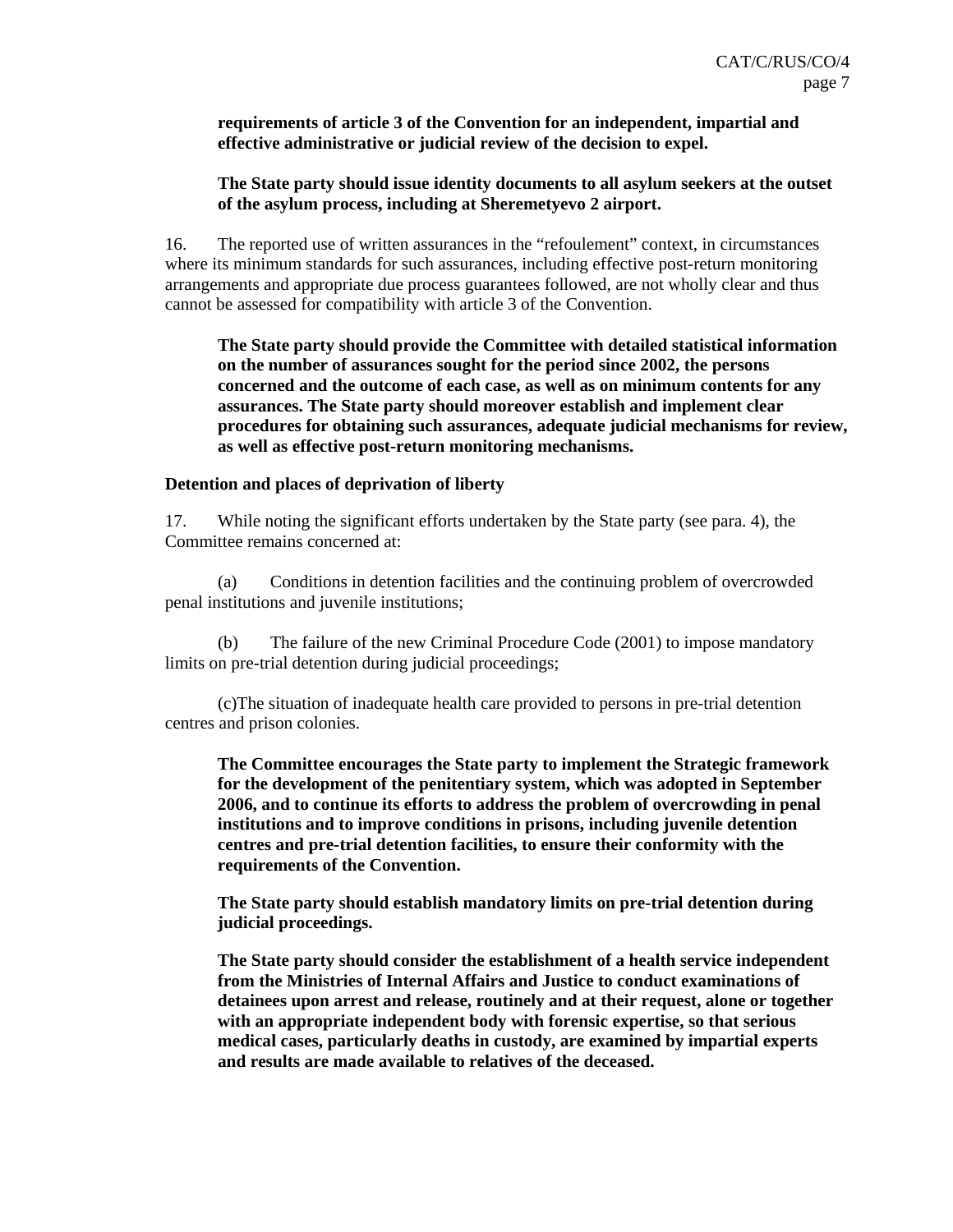18. While noting the efforts undertaken by the State party to improve the situation, there continue to be inadequate living conditions in psychiatric hospitals for patients, including children, and there is also overcrowding in such institutions, which may be tantamount to inhuman or degrading treatment, as well as lengthy periods of confinement.

**The State party should further develop outpatient services to reduce the problem of overcrowded psychiatric hospitals and reduce the time of hospitalization as well as take appropriate measures to improve the living conditions in inpatient institutions, for all patients, including children.** 

## **Training**

19. The Committee is concerned at:

(a) The absence of training to detect signs of torture and ill-treatment for medical personnel in general and for personnel at temporary police detention facilities, in particular;

(b) The insufficient level of practical training regarding the obligations under the Convention for law enforcement personnel, judges as well as the military.

**The State party should ensure practical training for doctors to detect signs of torture and ill-treatment of persons in accordance with the Istanbul Protocol, as well as for prosecutorial and military personnel in relation to the State party's obligations under the Convention.** 

**The State party should further expand existing training programmes, including with non-governmental organizations, in the sphere of training of law enforcement and penitentiary personnel.** 

### **Compensation and rehabilitation of victims of torture**

20. The lack of adequate compensation of victims of torture, as recognized by the Constitutional Court, as well as the absence of appropriate measures for rehabilitation of victims of torture and other cruel, inhuman or degrading treatment.

**The State party should revise the current procedure of compensation, to bring it in line with constitutional requirements and obligations under article 14 of the Convention, ensuring that appropriate compensation is provided to victims of torture. The State party should ensure that appropriate medical and psychological assistance is also provided to victims of torture and ill-treatment.** 

# **Use of evidence obtained through torture**

21. While the Code of Criminal Procedure states that evidence obtained by torture shall be inadmissible, in practice there appear to be no instruction to the courts to rule that the evidence is inadmissible, or to order an immediate, impartial and effective investigation.

**The State party should adopt clear legal provisions prescribing the measures to be taken by courts should evidence appear to have been obtained through torture or ill-**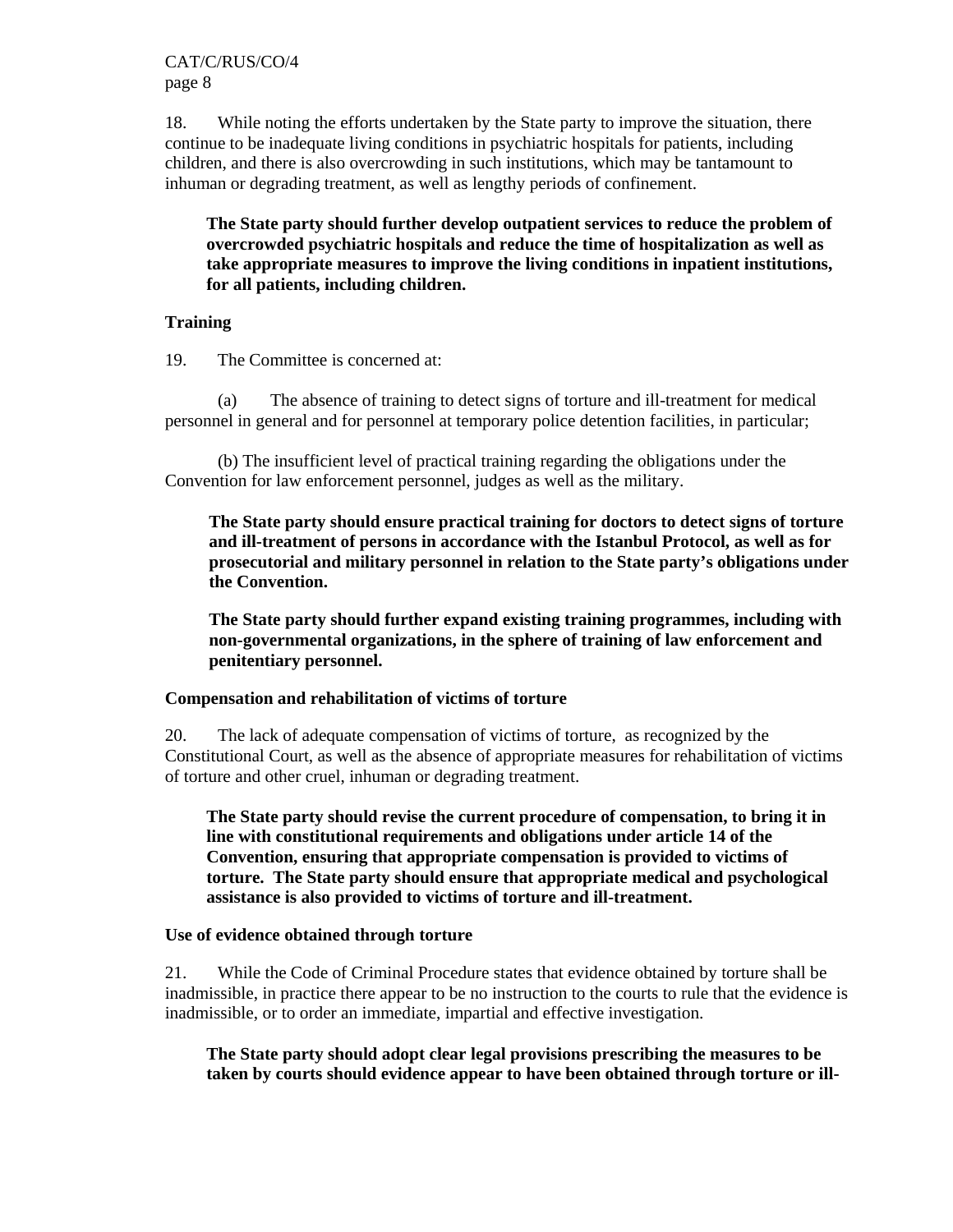**treatment, in order to ensure in practice the absolute respect for the principle of inadmissibility of evidence obtained through torture, except against a person accused of torture, as required by article 15 of the Convention.** 

## **Violent attacks on human rights defenders**

22. The Committee is concerned at:

(a) Reliable reports of harassment and killing of journalists and human rights defenders, including the recent murder of Anna Politkovskaya, who, according to the Special Rapporteur on torture and other cruel, inhuman or degrading treatment or punishment, was preparing a report on serious allegations of torture by officials in the Chechen Republic;

(b) The entry into force on 17 April 2006 of the new law governing the activities of non-commercial organizations, which expands the State's discretion to interfere in and severely hamper the activities of non-governmental organizations.

**The State party should take effective steps to ensure that all persons monitoring and reporting torture or ill-treatment are protected from intimidation and from any unfavourable consequences they might suffer as a result of making such a report, and ensure the prompt, impartial and effective investigation and punishment of such acts.** 

 **The State party should ensure that the applicability of the new law is clearly defined and that the State's discretion to interfere in NGO activities is limited, and therefore, amend legislation governing the activities of non-governmental organizations to ensure its actual conformity with international human rights standards on the protection of human rights defenders, including the United Nations Declaration on Human Rights Defenders**<sup>2</sup> **, as well as with best practices internationally.** 

**Violent attacks because of race, ethnicity or identity of the victim** 

23. The reported rise in violent attacks because of the race, ethnicity or identity of the victim, including forced evictions in the Kaliningrad area, and the alleged absence of effective investigations into such crimes.

**The State party should ensure that all officials are instructed that racist or discriminatory attitudes will not be permitted or tolerated and that any official who is complicit in such attacks will be prosecuted and suspended from his/her post pending resolution of the case or, if there is a danger of recurrence, transferred to a post which does not enable him/her to come into direct contact with potential** 

<sup>&</sup>lt;sup>2</sup> Full title: Declaration on the Right and Responsibility of Individuals, Groups and Organs of Society to Promote and Protect Universally Recognized Human Rights and Fundamental Freedoms.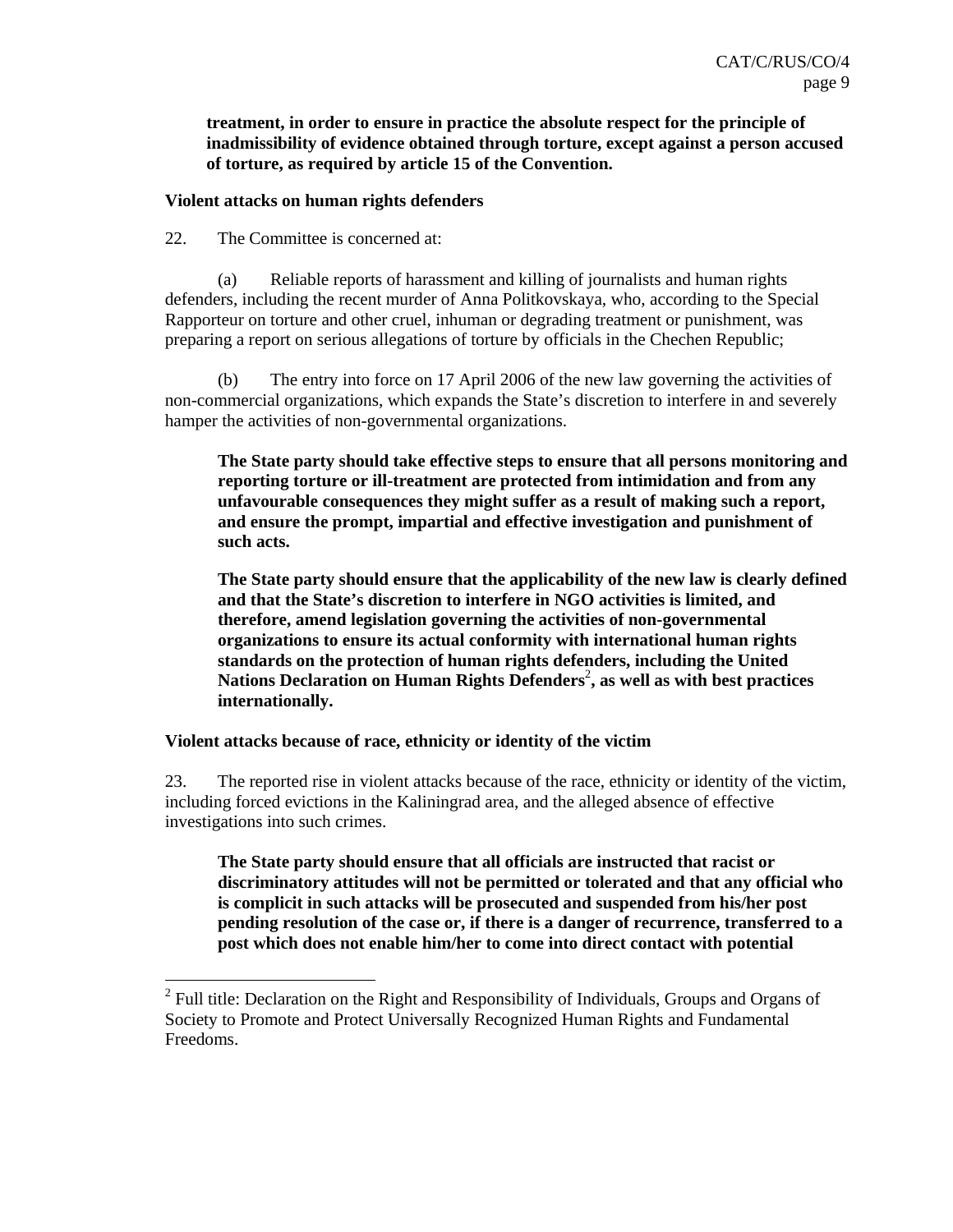## **victims. The State party should ensure prompt, impartial and effective investigations into all such acts of violence.**

## **The situation in the Chechen Republic**

24. The Committee is concerned at:

(a) Reliable reports of unofficial places of detention in the North Caucasus and the allegations that those detained in such facilities face torture or cruel, inhuman or degrading treatment;

(b) Numerous, ongoing and consistent allegations that abductions and enforced disappearances in the Chechen Republic, in particular during anti-terrorist operations, are inflicted by or at the instigation or with the consent or acquiescence of public officials or other persons acting in official capacities and the failure to investigate and punish the perpetrators;

(c) The dual system of jurisdiction in the Chechen Republic involving both military and civilian prosecutors and courts;

(d) Allegations of torture in the temporary holding facility within the Second Operational Investigative Bureau (ORB-2) of the North Caucasian Operative Administration of the Central Administrative Board of the Ministry of Internal Affairs in the Southern Federal District, as well as in several sub-offices of ORB-2 in the Chechen Republic;

(e) The federal law "On counteracting terrorism" signed on 6 March 2006 fails to explicitly outline the applicability of the safeguards for detainees in the Code of Criminal Procedure to counterterrorist operations;

(f) Allegations of widespread practice of detaining relatives of suspects of terrorism;

(g) The reported practice of detention of persons for non-compliance with the requirements of the system for registration of residence**.**

**The State party should ensure that no one is detained in any unofficial place of detention under its de facto effective control. The State party should investigate and disclose the existence of any such facilities and the authority under which they have been established and the manner in which detainees are treated. The State party should publicly condemn any resort to secret detention and prosecute anyone engaged in or complicit in this practice.** 

**The State party should take all necessary measures to prohibit and prevent abductions and enforced disappearances in any territory under its jurisdiction, and prosecute and punish the perpetrators.** 

**The State Party should ensure effective use of joint investigative groups including representatives of both military and civil (territorial) Office of the Public Prosecutor until such time as the competence and jurisdiction of any case can be determined and ensure the right to fair trial to all suspects.**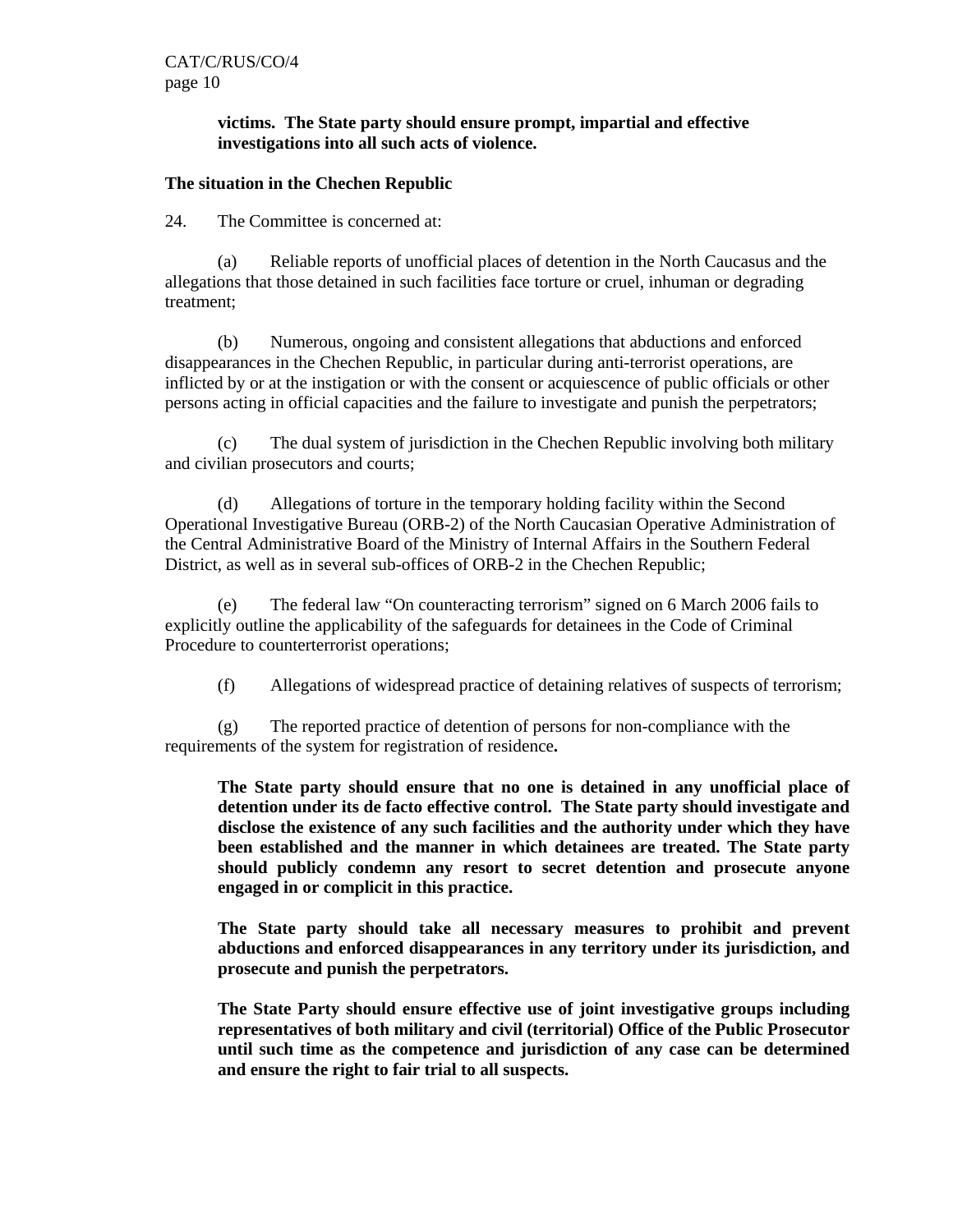**The State party should conduct a thorough and independent inquiry into the methods used in holding facilities in ORB-2 when questioning prisoners.** 

 **The State party should conduct prompt, impartial and effective investigations into all allegations of torture and ill-treatment in these and other facilities, including examination of medical reports supplied to court cases documenting mistreatment, and ensure that persons responsible are subject to prosecution with appropriate sanctions.** 

 **Reiterating its previous recommendation, the State party should clarify the applicable legal regime that currently prevails in the Chechen Republic, as there is no state of exception and there is also a non-international armed conflict in progress. Such clarification could provide individuals with an effective means of seeking redress for any violations committed, so that they will not be caught in a vicious circle of various military and civilian departments and agencies with differing degrees of responsibility** 

 **The State party should ensure that any counter-terrorism measures taken with regard to the Chechen Republic and any other territory under its jurisdiction, remain in full conformity with the Convention's prohibitions against torture and illtreatment.** 

 **The State party should establish safeguards against reprisals in order to protect all complainants, including, inter alia, those who submit cases on torture or disappearances to the European Court of Human Rights or under article 22 of the Convention.** 

25. The Committee appreciates the data submitted by the representatives of the State party regarding hazing (*dedovshchina*) in the armed forces as well as on the application of articles 117 and 302 of the Criminal Code, but regrets the absence of comprehensive official statistics on investigations of complaints about torture in police custody and penal institutions in the territory under the State party's jurisdiction. The State party should provide to the Committee detailed statistical data, disaggregated by crimes and sex, and with a breakdown by region, on complaints alleging torture and ill-treatment by law-enforcement officials and prison officers and on any related investigations and prosecutions, as well as penal and disciplinary measures. The Committee also requests statistical information on the number of cases, if any, where courts rejected prosecutorial requests for pre-trial detention because law-enforcement bodies violated legal procedures relating to custody.

26. The Committee encourages the State party to continue to permit international inspection of places of detention, including by the European Committee for the Prevention of Torture (CPT) and, recalling that representatives of the State party referred repeatedly to recent findings by the individual members of the CPT on the Chechen Republic, recommends that the State party authorize the publication of the CPT's reports on the Chechen Republic and other areas.

27. The Committee regrets that the Special Rapporteur on torture and other cruel, inhuman or degrading treatment or punishment could not yet conduct a visit to the North Caucasus Republics